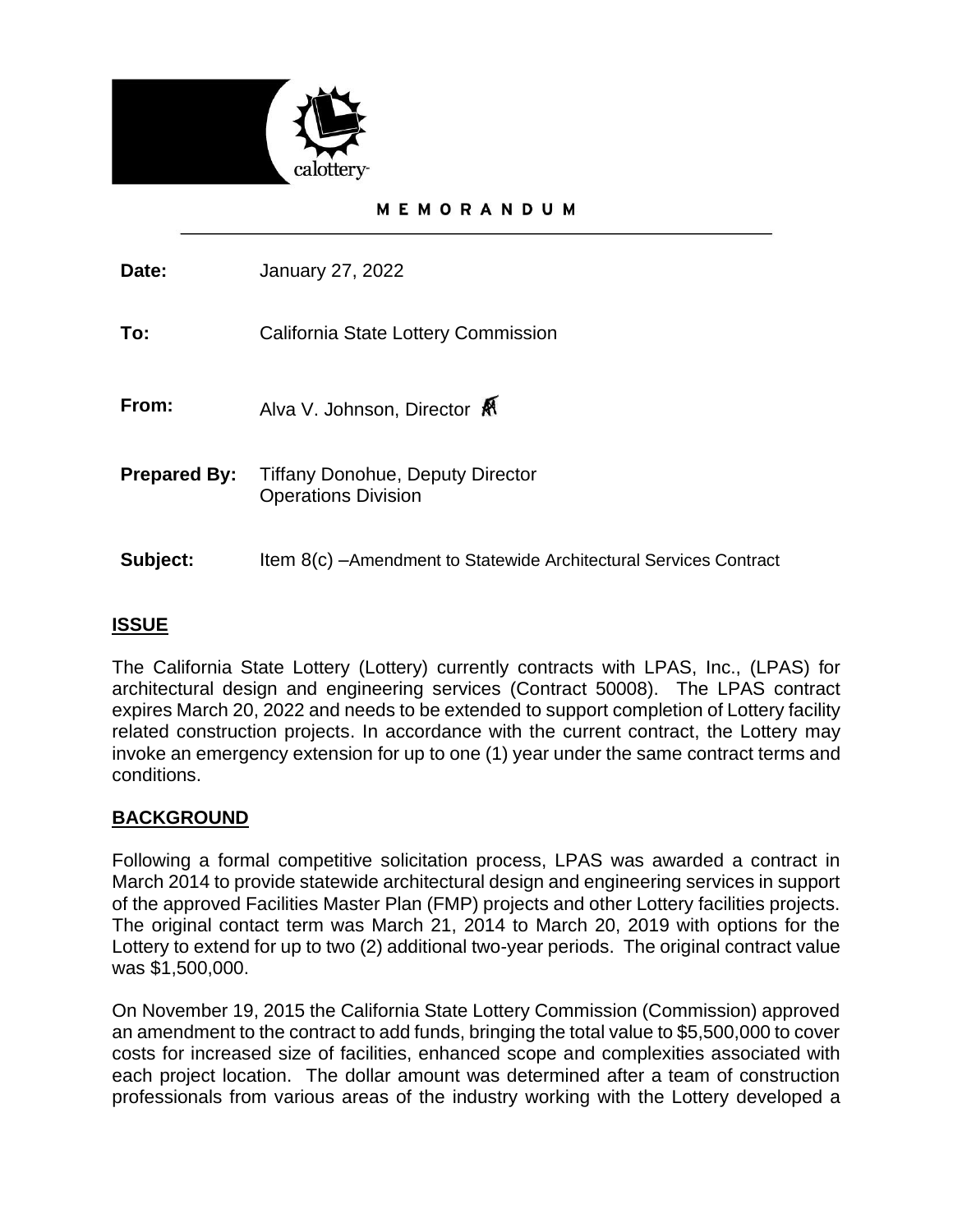California State Lottery Commission January 27, 2022 Page 2

budget using their expertise, recent experience, and Lottery needs. The team felt confident that \$5,500,000 was a reasonable and accurate estimate for architectural and engineering services needed to complete the FMP.

On March 22, 2018, the Commission approved the contract's second amendment adding funds of \$2,000,000 for a total value of \$7,500,000 and exercised the first two-year option to extend through March 20, 2021. This term extension and addition of funds was to support the increase in costs to architectural services, as the contract was intended to be used for other Sacramento area facilities projects including the Headquarters building, the Northern Distribution Center and the Sacramento District Office. The revised budget also allowed for enhanced building commissioning of the buildings associated with the FMP which ensured all building systems are operating correctly and efficiently.

On November 19, 2020 the Commission approved a third amendment to the contract to extend the term through March 20, 2022. With that amendment, the Lottery exercised one (1) year of the second two-year period allowable under the contract as projects were expected to be completed by December 31, 2021. During the course of 2021, the Lottery encountered project delays caused in part by a second COVID-19 surge and related impacts to Lottery operations. Additionally, limited resources were made available by regulatory agencies and other construction partners due to the pandemic and extensive wildfires of 2021. The Lottery was unable to move forward on the project without the partnership and approval of these organizations.

### **DISCUSSION**

The Lottery has worked in close partnership with LPAS since late 2009 acquiring architectural, design and engineering services for the Headquarters facility and all Lottery facilities under the FMP. Due to this longstanding partnership, LPAS is familiar with Lottery business functions, expectations, brand image and processes. The Lottery is currently utilizing the services of LPAS for three projects.

### Lottery Northern Distribution Center (NDC)

The Lottery's Northern Distribution Center (NDC) Remodel Project is in progress with plans currently under review by the State Fire Marshall (SFM). Although the plans are now under review, there were significant delays with the SFM plan review due to the historical wildfires of 2021 throughout California. The Lottery encountered delays of several months and subsequent phases of the project cannot proceed until the design and review phase is completed.

In addition, the Lottery expanded the scope of the project in early 2021 which impacts all phases of the project. The expansion of the scope was driven primarily by the Lottery's need to expand pick and pack capacity at the NDC as a result of steadily increases in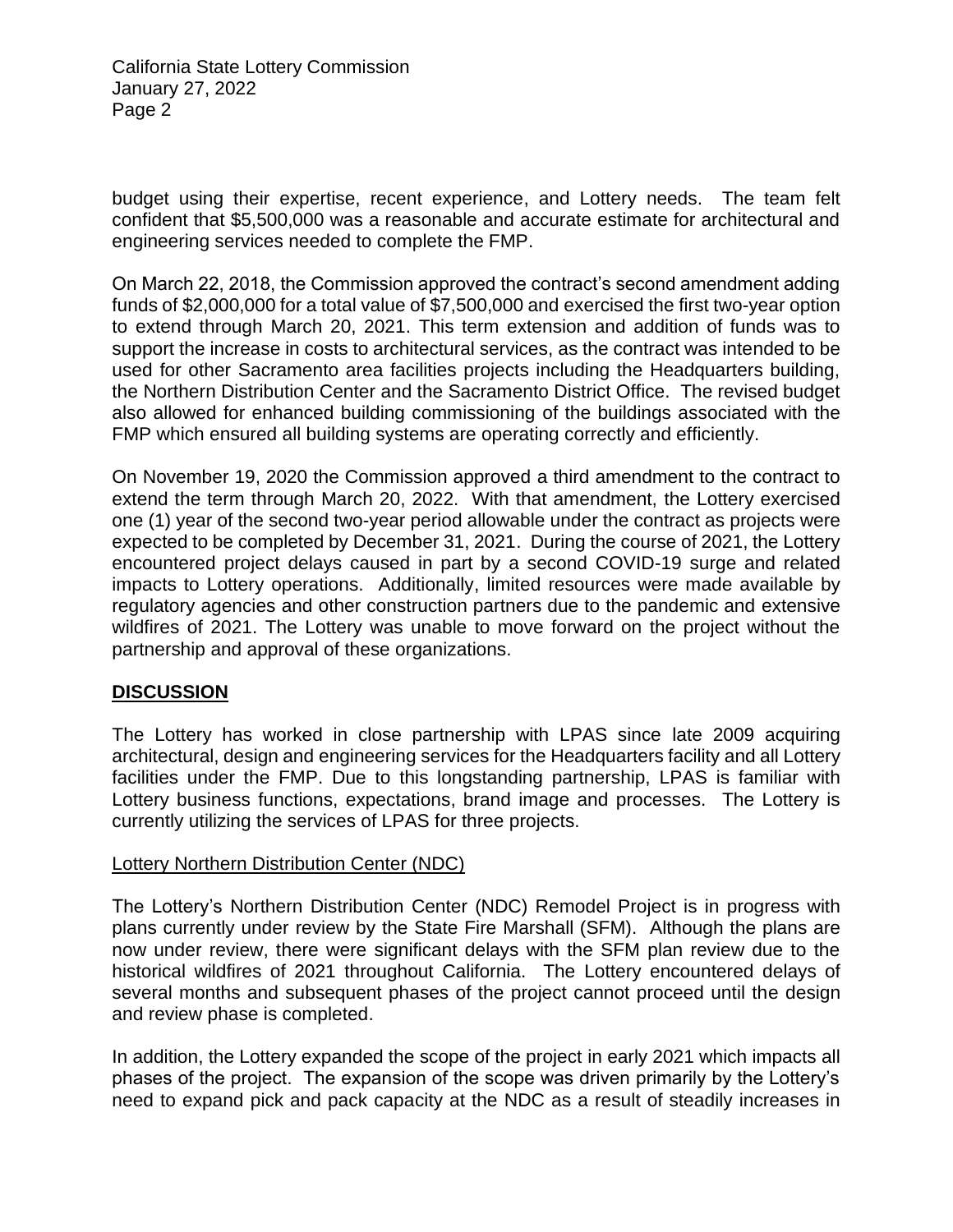California State Lottery Commission January 27, 2022 Page 3

sales of Lottery products. This expansion requires electrical upgrades to the facility which requires the Lottery to partner with PG&E Engineering and Design Services to ensure PG&E's electrical equipment is sufficient to support an increased electrical load.

A Request for Proposal (RFP) for construction services is being finalized and is anticipated for release in January 2022. The Lottery anticipates seeking approval of the contract award from the Commission at the May 2022 Commission Meeting.

#### Lottery Headquarters Perimeter Security Fence

In May of 2021 the Lottery requested design services from LPAS for the Headquarters (HQ) Perimeter Security Fence project in response to a security risk assessment and recommendations made by the California Highway Patrol (CHP). CHP recommended limited access to various external areas of the Lottery's HQ campus. This project will secure the campus and sensitive areas of the site, provide controlled after-hours access, and a safe place for employee and Lottery fleet parking.

The design plans are currently with the Lottery's plan reviewer and Sacramento local fire authority for review and approval. An Invitation for Bid (IFB) is being finalized and is anticipated for release in January 2022. The Lottery anticipates seeking approval of the contract award from the Commission at the May 2022 Commission Meeting.

#### Richmond District Office Improvements

LPAS has recently completed conceptual design drawings for facility improvements at the Lottery's Richmond District Office (RDO). The Lottery took occupancy of the building under a compressed timeline due to an expiring lease at the South San Francisco District Office planning to address issues with the interior design after completion of the FMP. Since taking occupancy, the Lottery has determined that additional improvements are required to ensure the health, safety and privacy Lottery staff and the public. The next steps of this project are as follows; solicit input from stakeholders on the conceptual design (January 2022), finalize design (March 2022), secure permits from SFM and local authorities (August 2022), develop budgetary estimates, solicit bids, (August – September 2022) award (December 2022) and execute project (January – February 2022).

The contract has sufficient funds available to cover the costs for these projects. However, to ensure the Lottery can complete these three projects as soon as possible, an amendment to the contract term is necessary. If the Lottery does not utilize the emergency contract extension option, the Lottery would be required to seek another firm through a formal competitive solicitation process which would not be awarded until mid-December of 2022. This would result in further project delays impacting the safety of Lottery staff and its assets, the Lottery's ability to fully support rising sales, and the ability to ensure all facilities in the Lottery's portfolio meet the business and operational needs